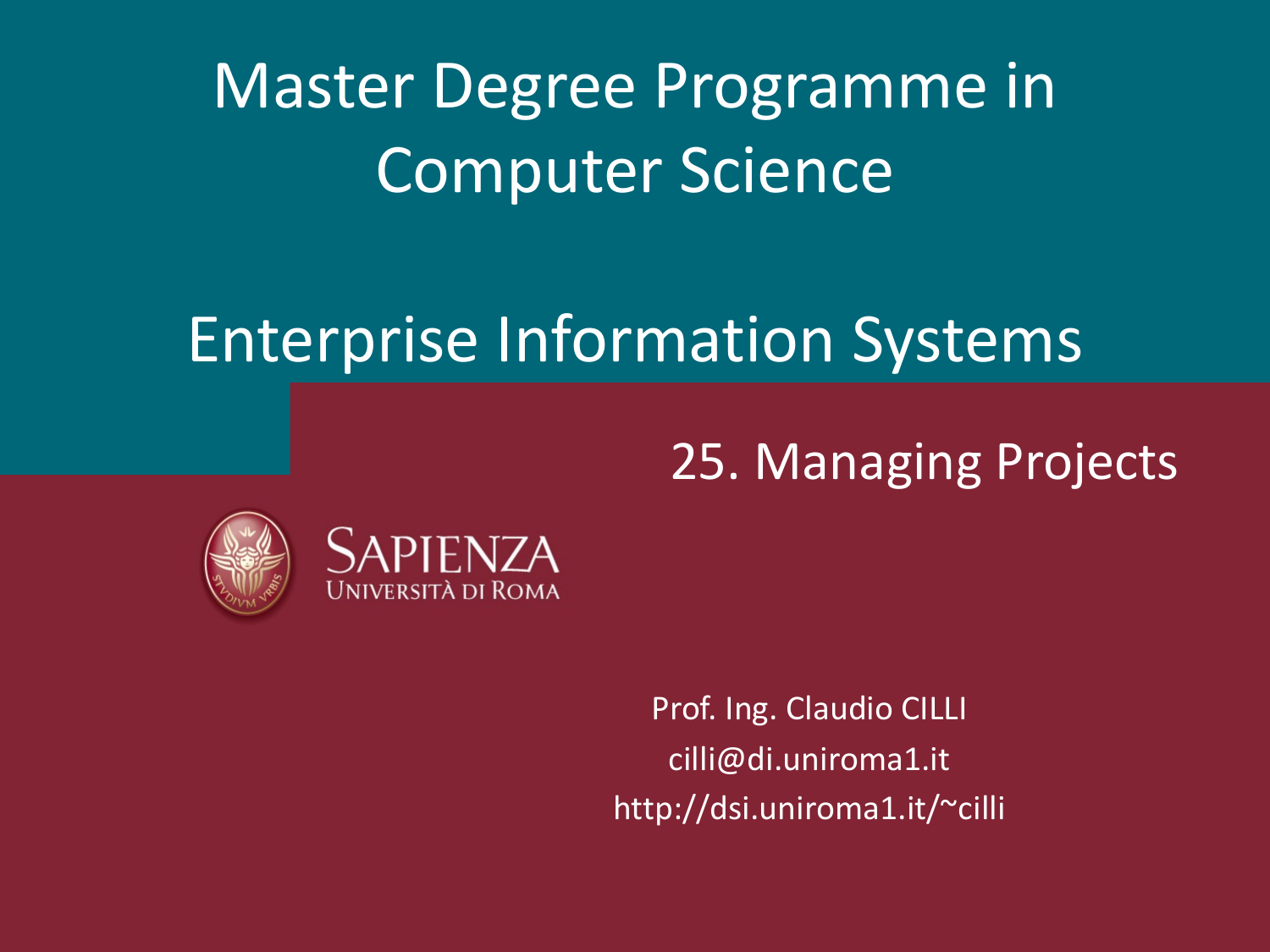Sound Project Management Helps Stepan Company

#### Improve Financial Planning and Reporting

- Problem
	- Rapid global growth
	- Outdated planning and reporting processes
	- Fragmented data
- Solutions
	- Define scope, set budget
	- Establish the project team
	- Financial planning
	- Phased implementation
	- Global Financial Planning System
- Illustrates the influence of project management on implementing successful IT projects

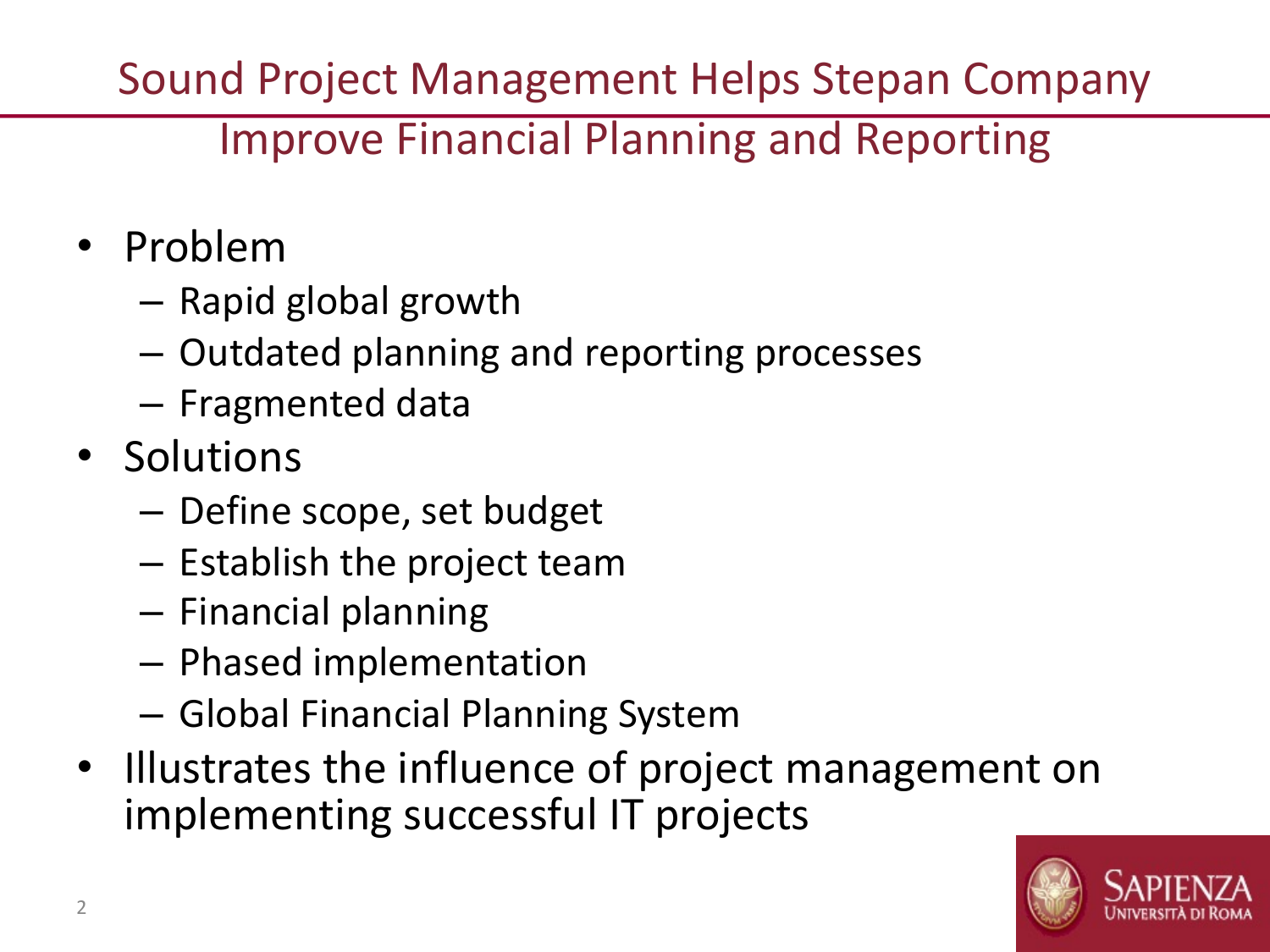## Runaway Projects and System Failure

- Runaway projects: 30–40 percent IT projects
	- Exceed schedule, budget
	- Fail to perform as specified
- Types of system failure
	- Fail to capture essential business requirements
	- Fail to provide organizational benefits
	- Complicated, poorly organized user interface
	- Inaccurate or inconsistent data

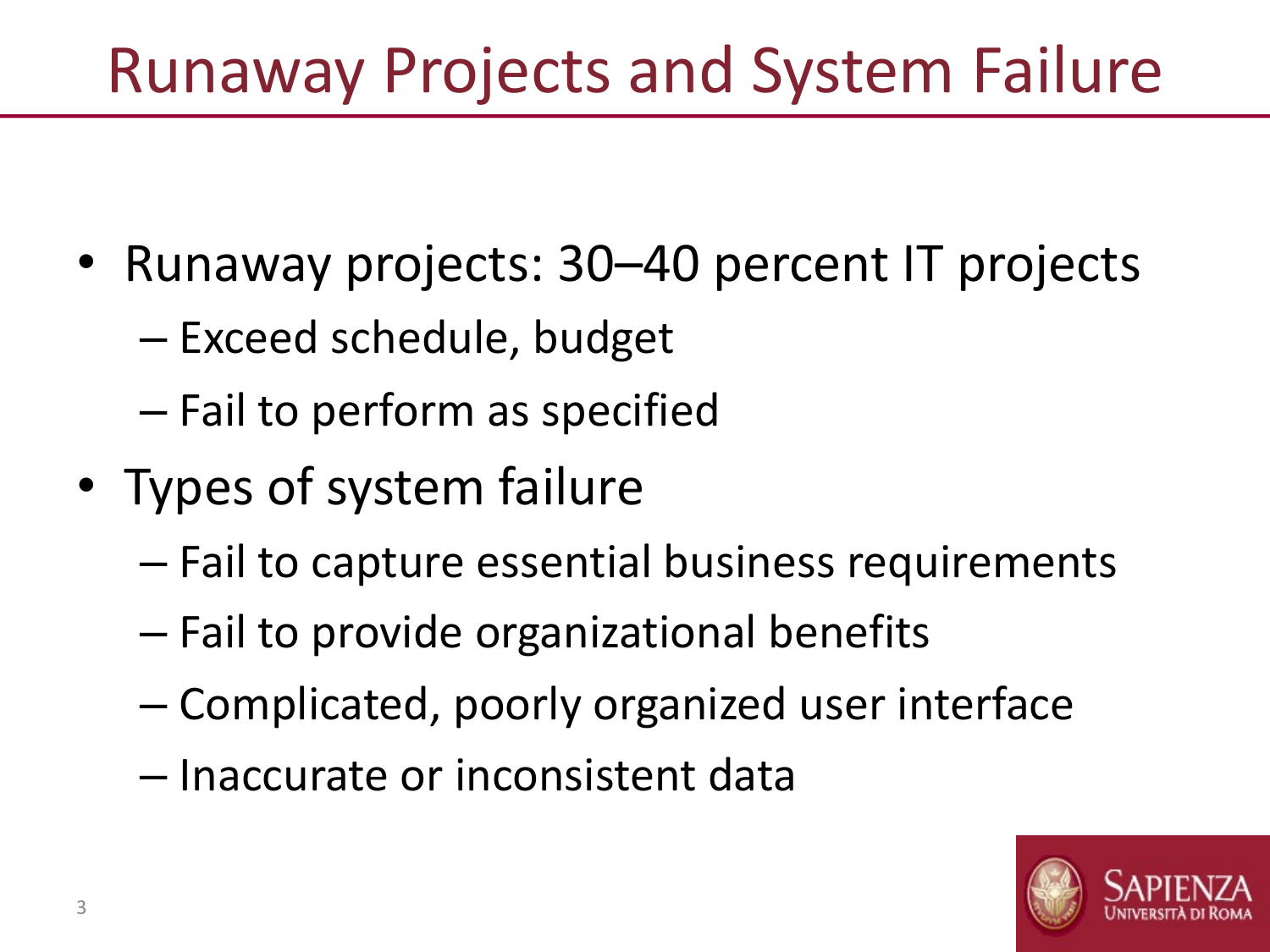#### Consequences of Poor Project Management



Cost overruns Time slippage Technical shortfalls impairing performance Failure to obtain anticipated benefits

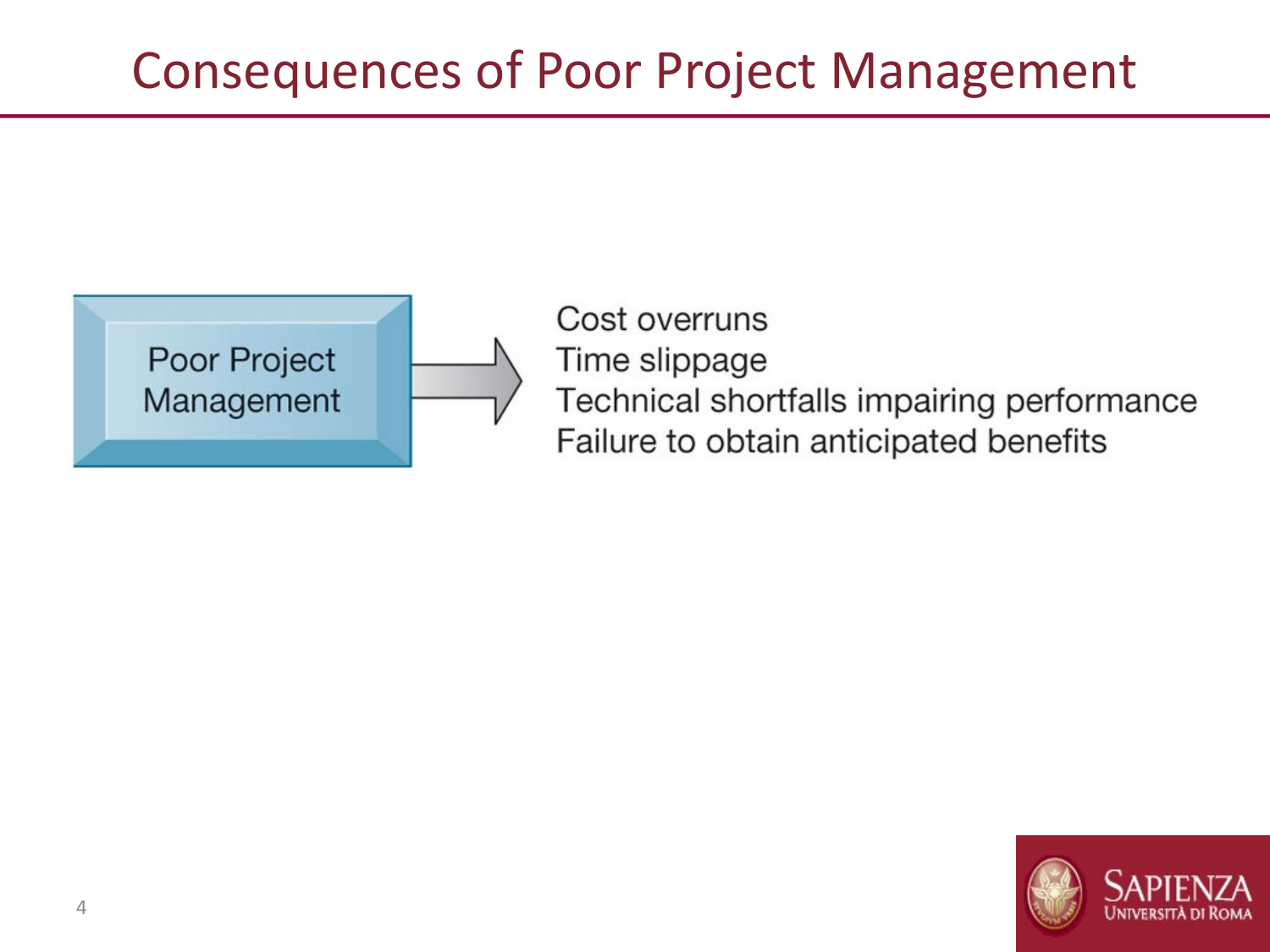# Project Management Objectives

- Project management
	- Activities include planning work, assessing risk, estimating resources required, organizing the work, assigning tasks, controlling project execution, reporting progress, analysing results
- Five major variables
	- Scope
	- Time
	- Cost
	- Quality
	- Risk

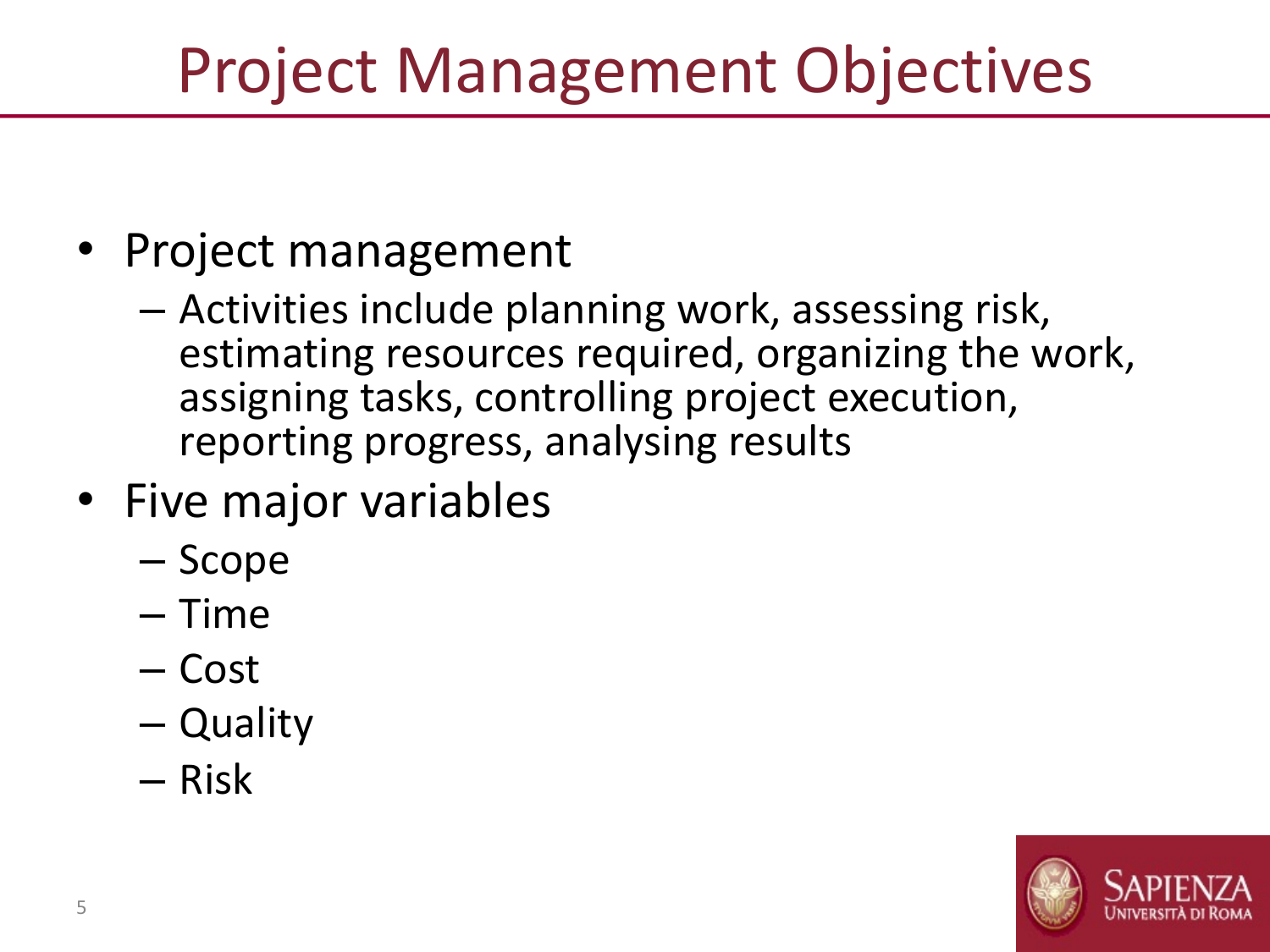# Management Structure for Information Systems Projects

- Corporate strategic planning group – Responsible for firm's strategic plan
- Information systems steering committee
	- Reviews and approves plans for systems in all divisions
- Project management group – Responsible for overseeing specific projects
- Project team
	- Responsible for individual systems project

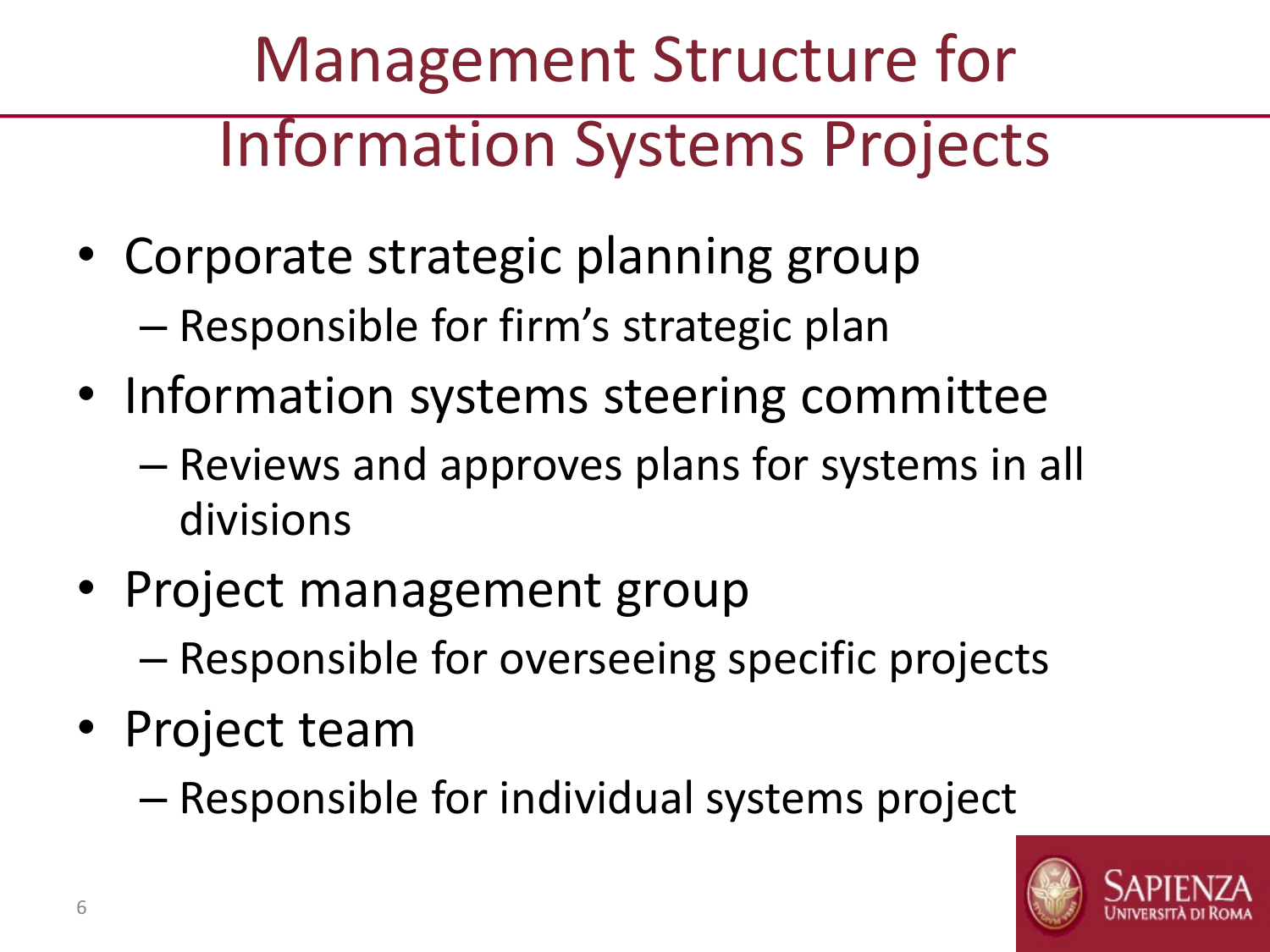#### Management Control of Systems Projects



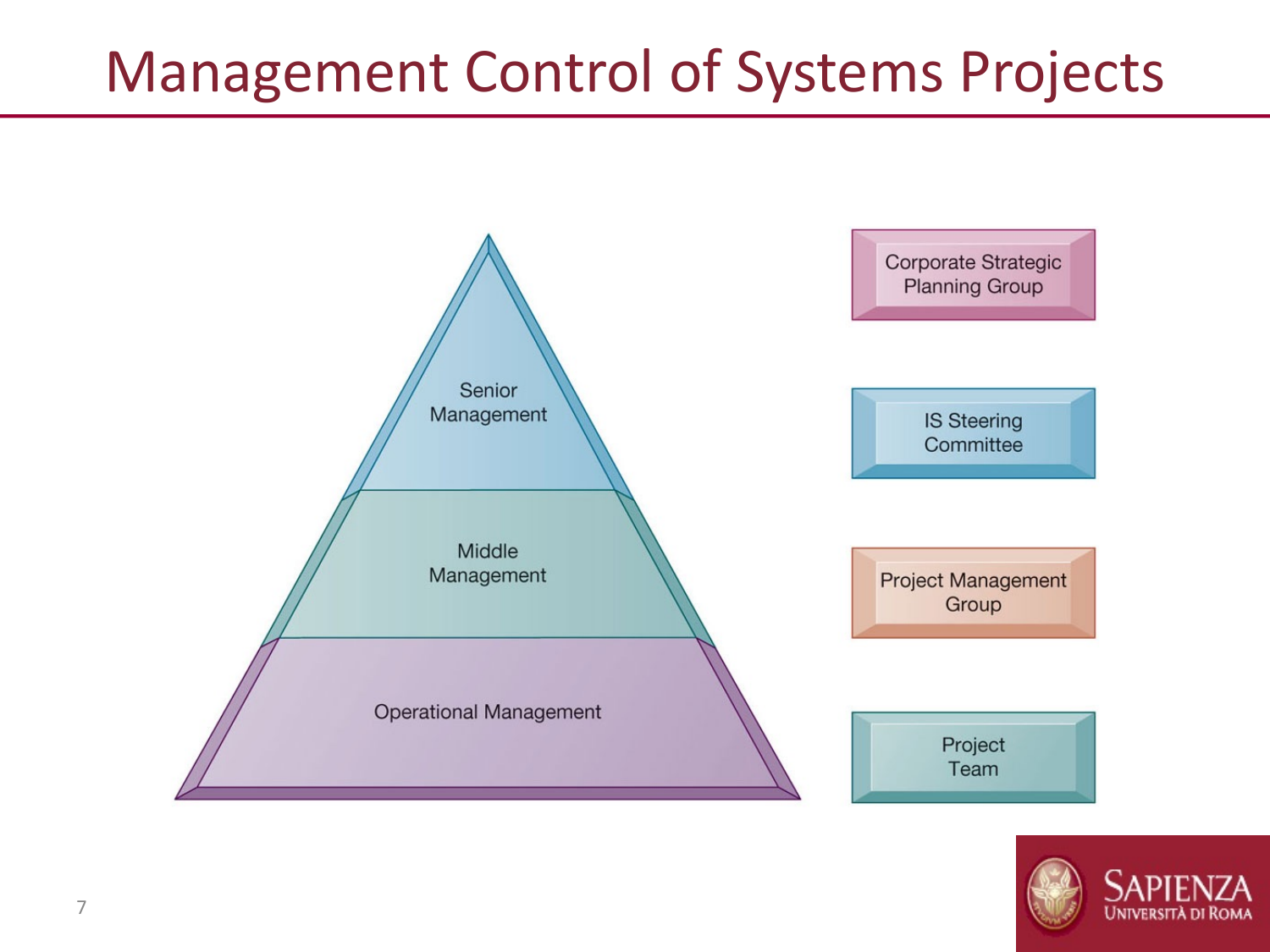# Information Systems Plan (1 of 2)

- Identifies systems projects that will deliver most business value
- Links development to business plan
- Road map indicating direction of systems development, includes:
	- Purpose of plan
	- Strategic business plan rationale
	- Current systems/situation
	- New developments
	- Management strategy
	- Implementation plan
	- Budget

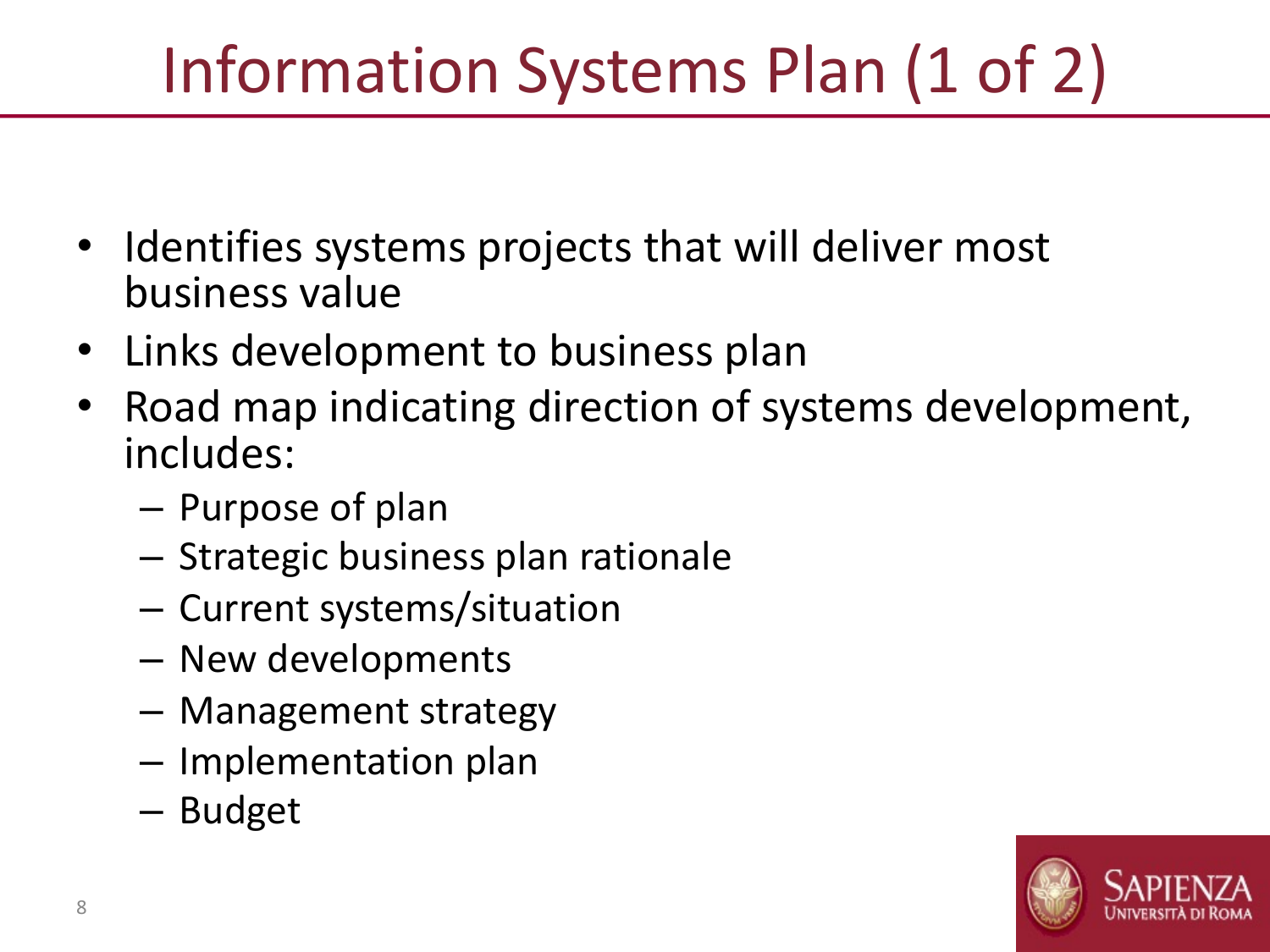# Information Systems Plan (2 of 2)

- For effective plan
	- Document existing systems and infrastructure components
	- Identify decision-making improvements
	- Develop metrics established for quantifying values
	- Clear understanding of long-term and short-term information requirements
- Key performance indicators (KPIs)
	- Strategic analysis identifies small number of KPIs, determined by managers

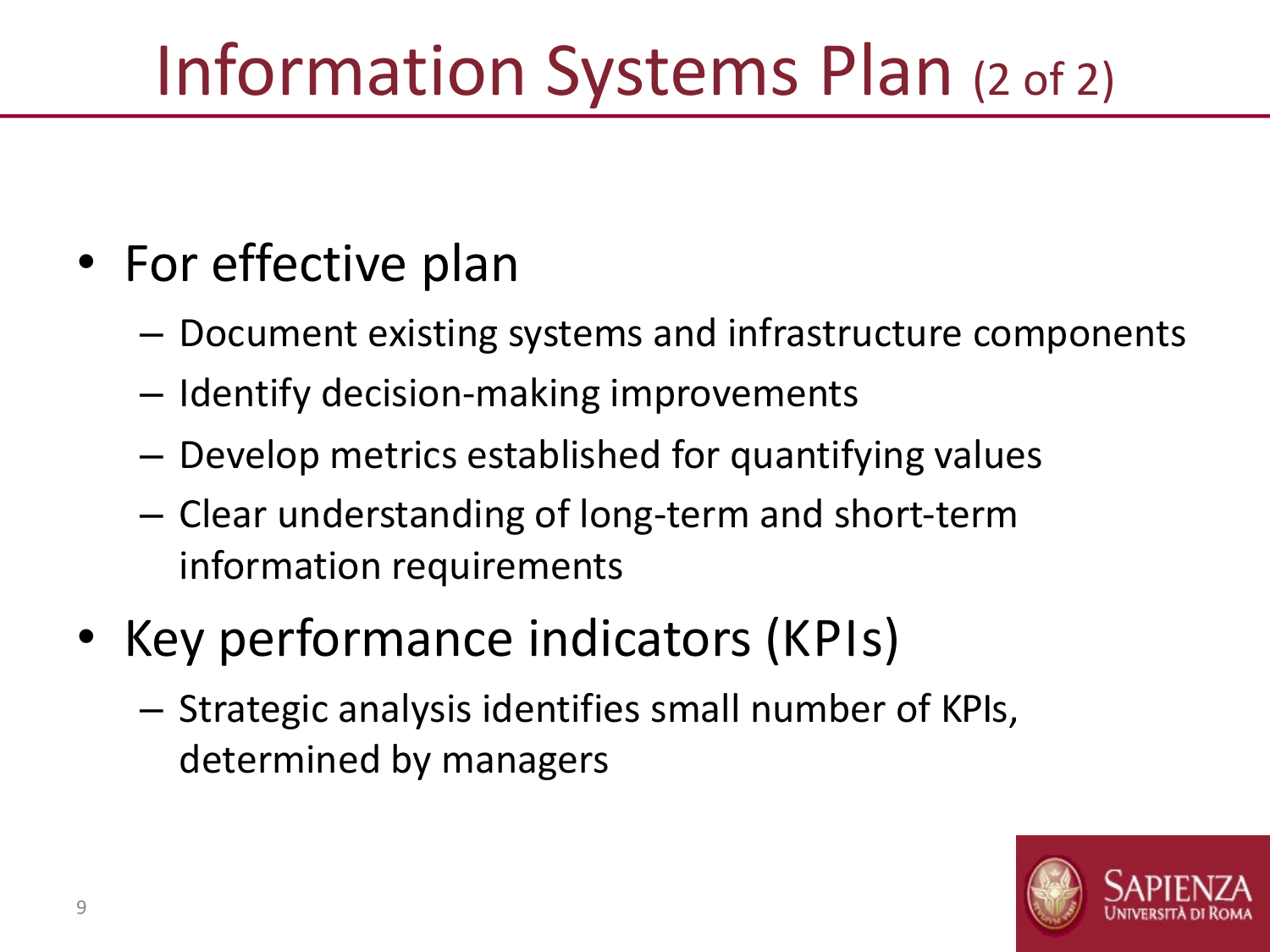# Portfolio Analysis

- Used to evaluate alternative system projects
- Inventories all of the organization's information systems projects and assets
- Each system has profile of risk and benefit
	- High benefit, low risk
	- High benefit, high risk
	- Low benefit, low risk
	- Low benefit, high risk
- To improve return on portfolio, balance risk and return from systems investments

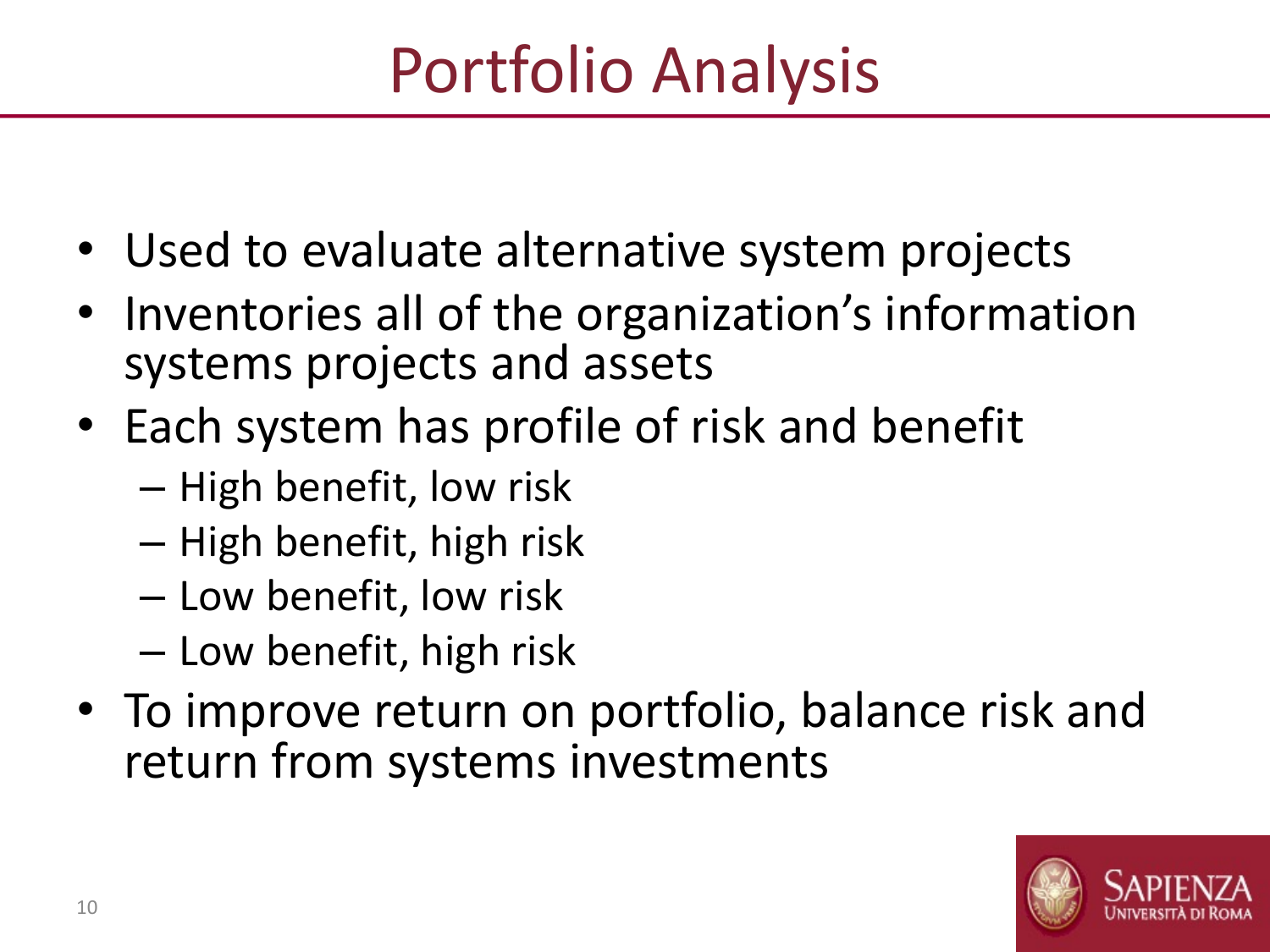## A System Portfolio

#### **Project Risk**



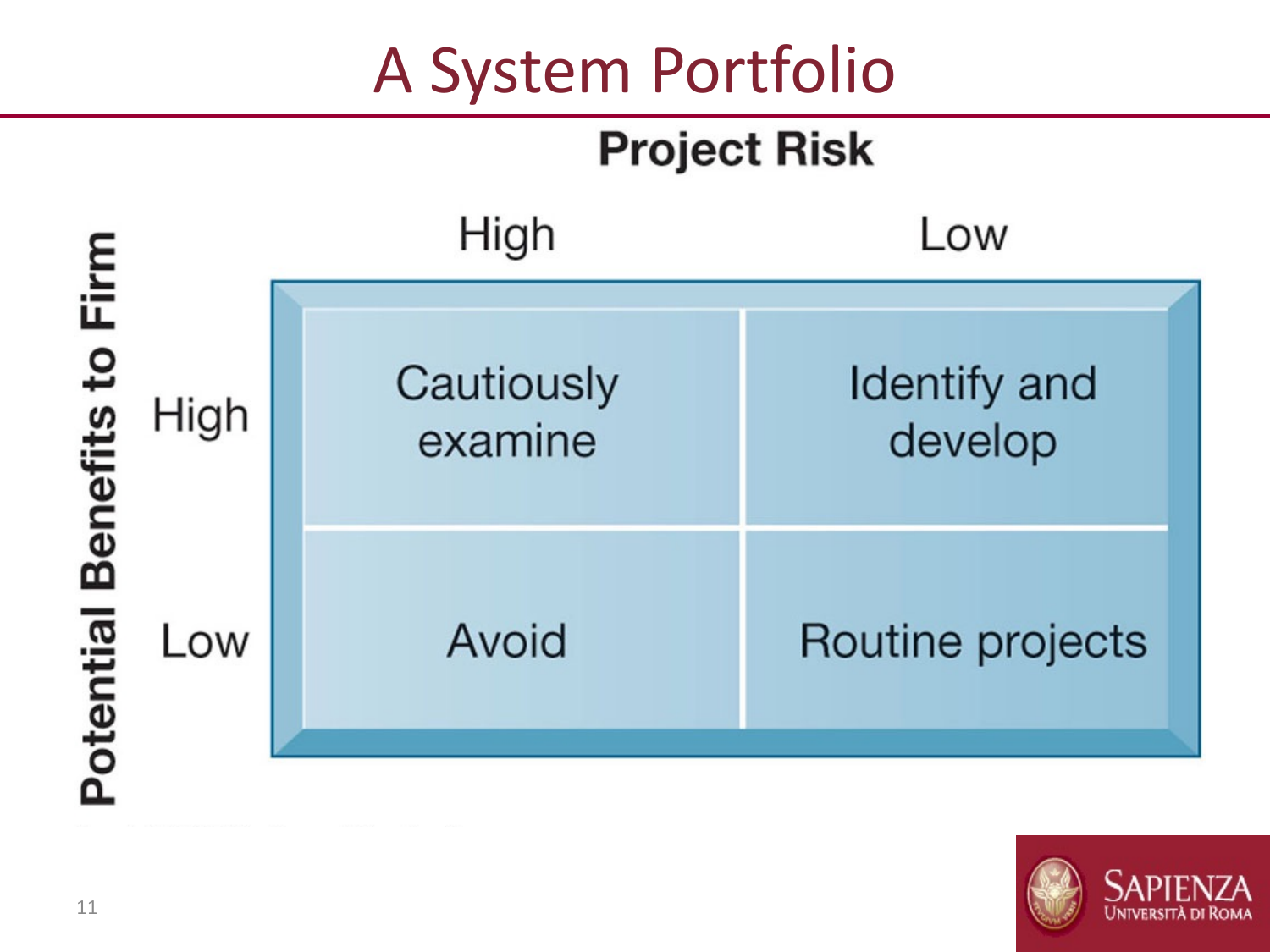- Used to evaluate alternative system projects, especially when many criteria exist
- Assigns weights to various features of system and calculates weighted totals
- Many qualitative judgments involved
- Requires experts who understand the issues and the technology

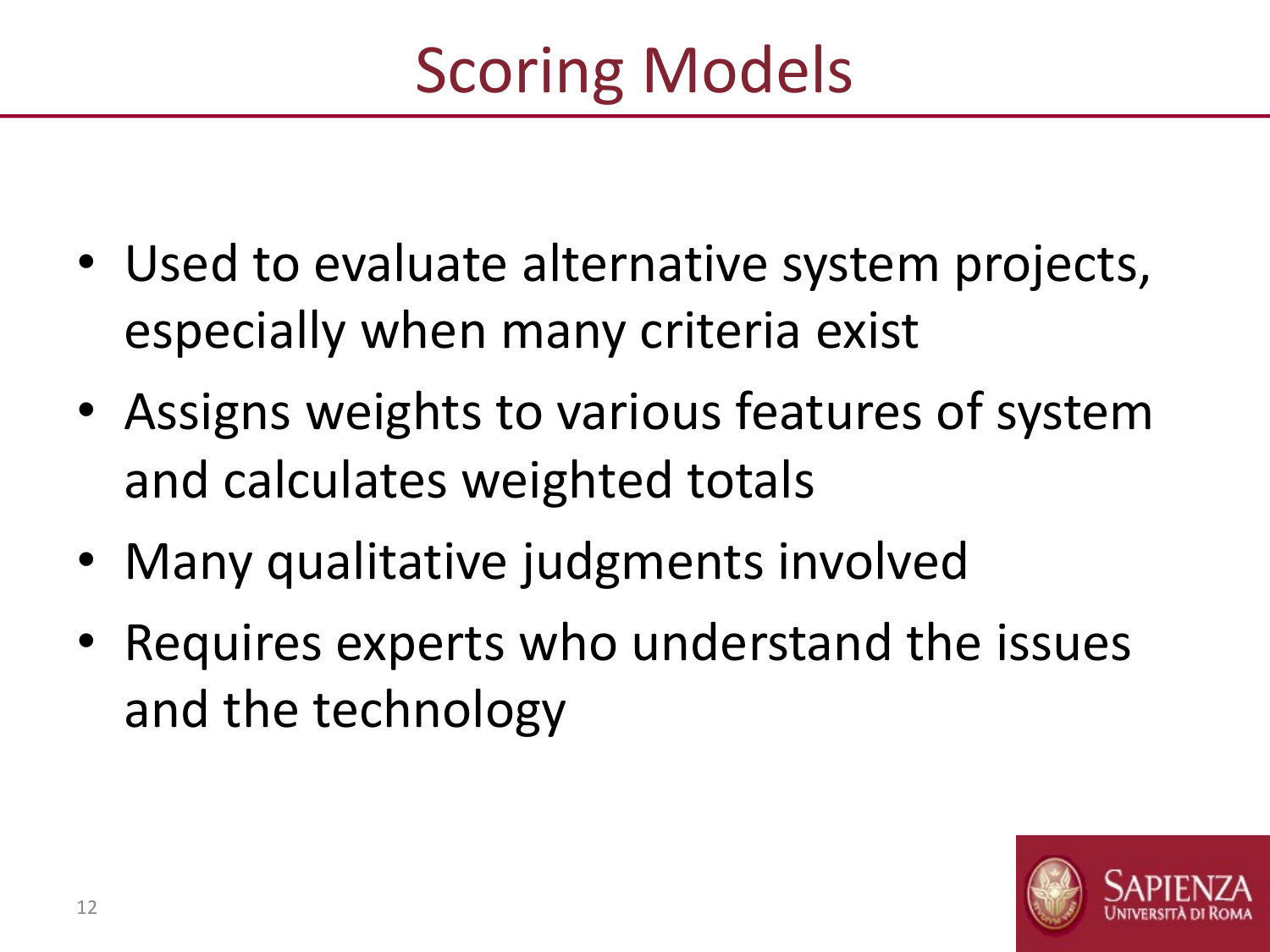#### Example of a Scoring Model for an ERP System

| <b>Criteria</b>            | <b>Weight</b>  | <b>ERP</b><br><b>System</b><br>A % | <b>ERP</b><br><b>System</b><br><b>A Score</b> | <b>ERP</b><br><b>System</b><br><b>B</b> % | <b>ERP</b><br><b>System</b><br><b>B</b> Score |
|----------------------------|----------------|------------------------------------|-----------------------------------------------|-------------------------------------------|-----------------------------------------------|
| 1.1 Online order entry     | $\overline{4}$ | 67                                 | 268                                           | 73                                        | 292                                           |
| 1.2 Online pricing         | $\overline{4}$ | 81                                 | 324                                           | 87                                        | 348                                           |
| 1.3 Inventory check        | $\overline{4}$ | 72                                 | 288                                           | 81                                        | 324                                           |
| 1.4 Customer credit check  | 3              | 66                                 | 198                                           | 59                                        | 177                                           |
| 1.5 Invoicing              | $\overline{4}$ | 73                                 | 292                                           | 82                                        | 328                                           |
| 2.1 Production forecasting | 3              | 72                                 | 216                                           | 76                                        | 228                                           |
| 2.2 Production planning    | $\overline{4}$ | 79                                 | 316                                           | 81                                        | 324                                           |
| (etc.)                     | (etc.)         | (etc.)                             | (etc.)                                        | (etc.)                                    | $(\text{etc.})$                               |
| <b>Grand Totals</b>        |                |                                    | 3,128                                         |                                           | 3,300                                         |

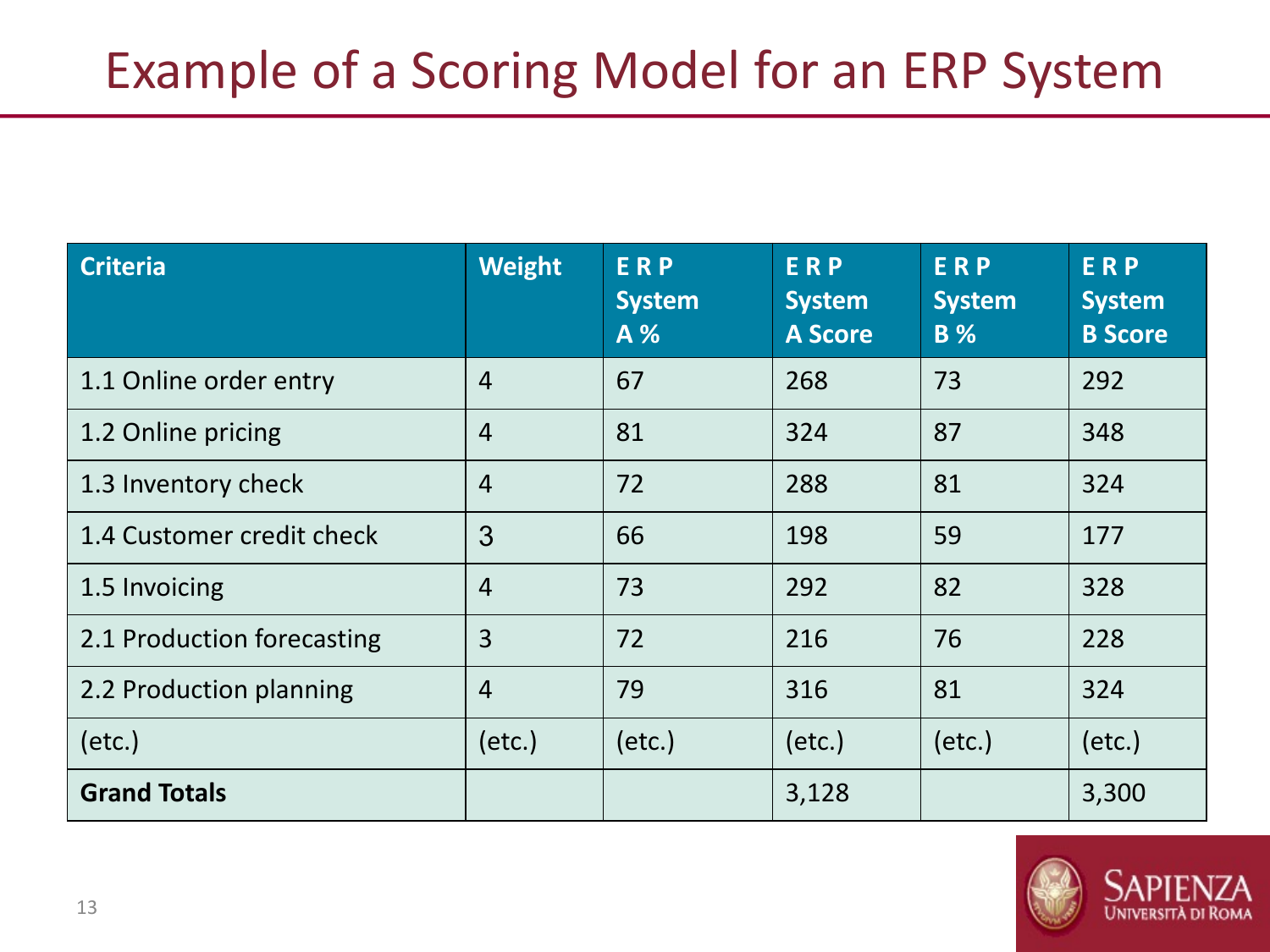## Information System Costs and Benefits

#### • Tangible benefits

- Can be quantified and assigned monetary value
- Systems that displace labour and save space:
	- Transaction and clerical systems
- Intangible benefits
	- Cannot be immediately quantified but may lead to quantifiable gains in the long run
		- For example, more efficient customer service, enhanced decision making
	- Systems that influence decision making:
		- ESS, DSS, collaborative work systems

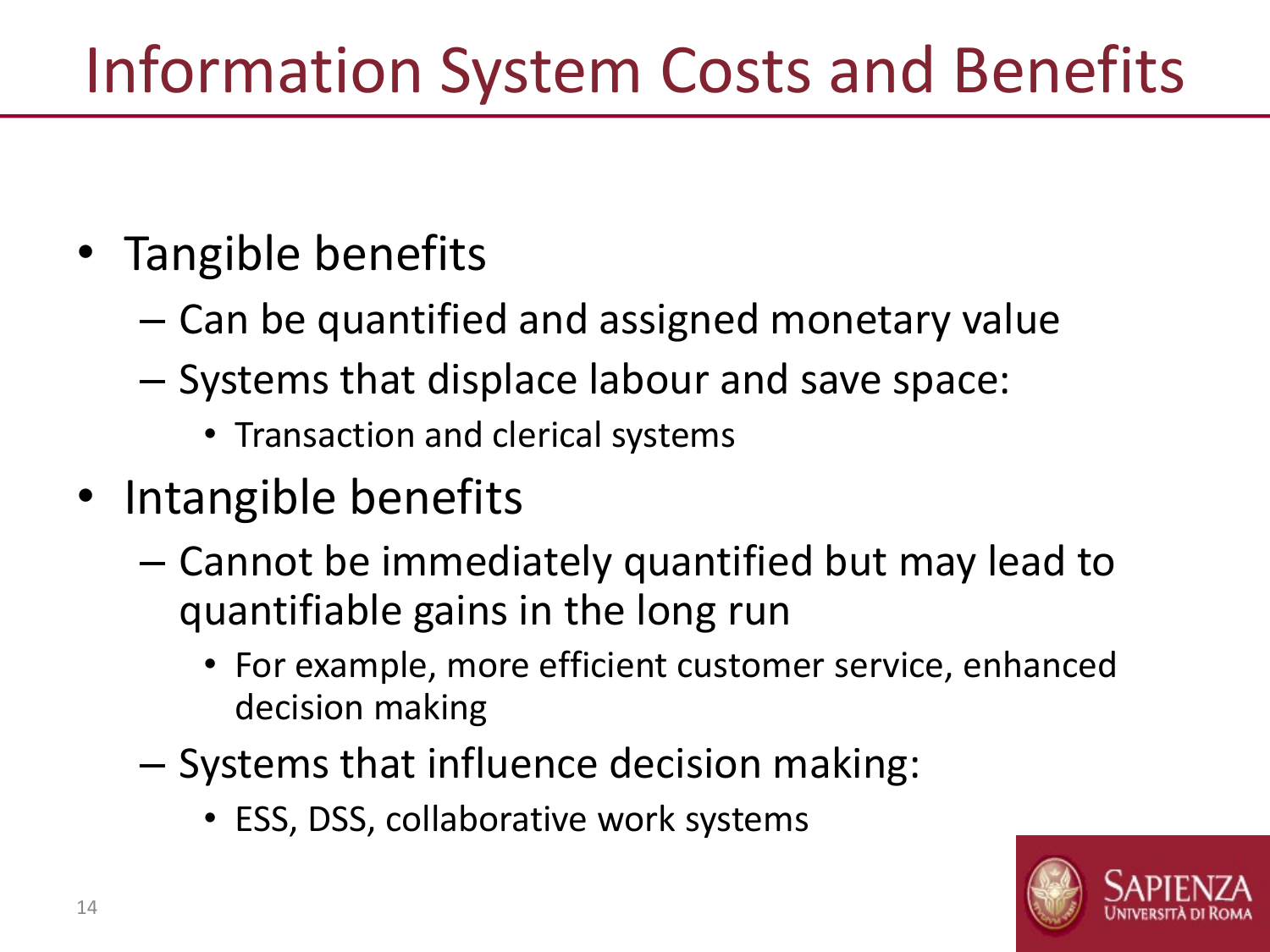### Capital Budgeting for Information Systems

- Capital budgeting models
	- Measure value of long-term capital investment projects
	- Rely on measures of the firm's cash outflows and inflows
- Principle capital budgeting models used to evaluate IT projects
	- Payback method
	- Accounting rate of return on investment (ROI)
	- Net present value
	- Internal rate of return (IRR)
- Limitations of financial models

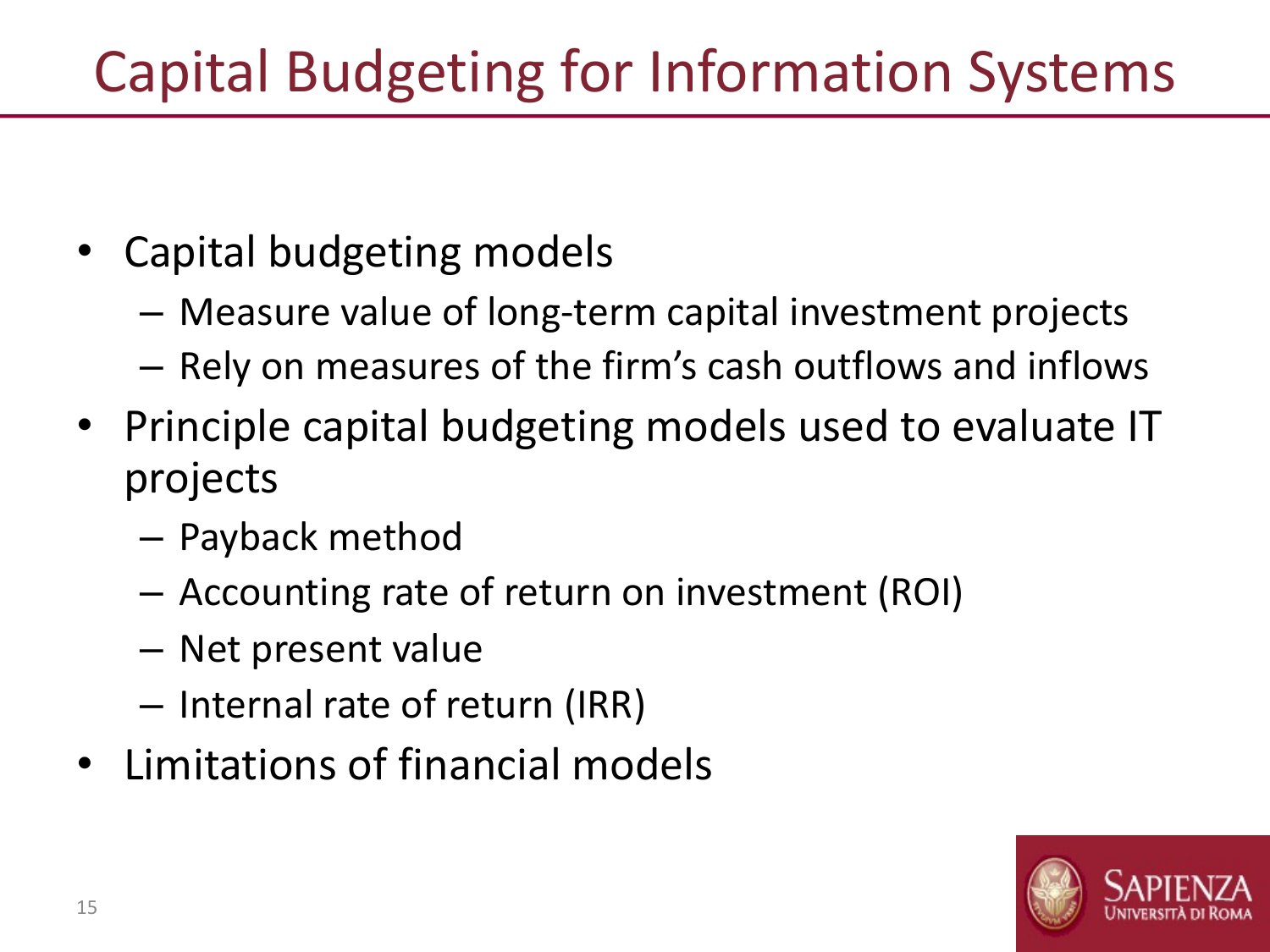## Dimensions of Project Risk

- Project size
	- Cost
	- Time
	- Number of organizational units affected
	- Organizational complexity
- Project structure
	- Structured, defined requirements run lower risk
- Experience with technology
	- Team familiar with hardware and software

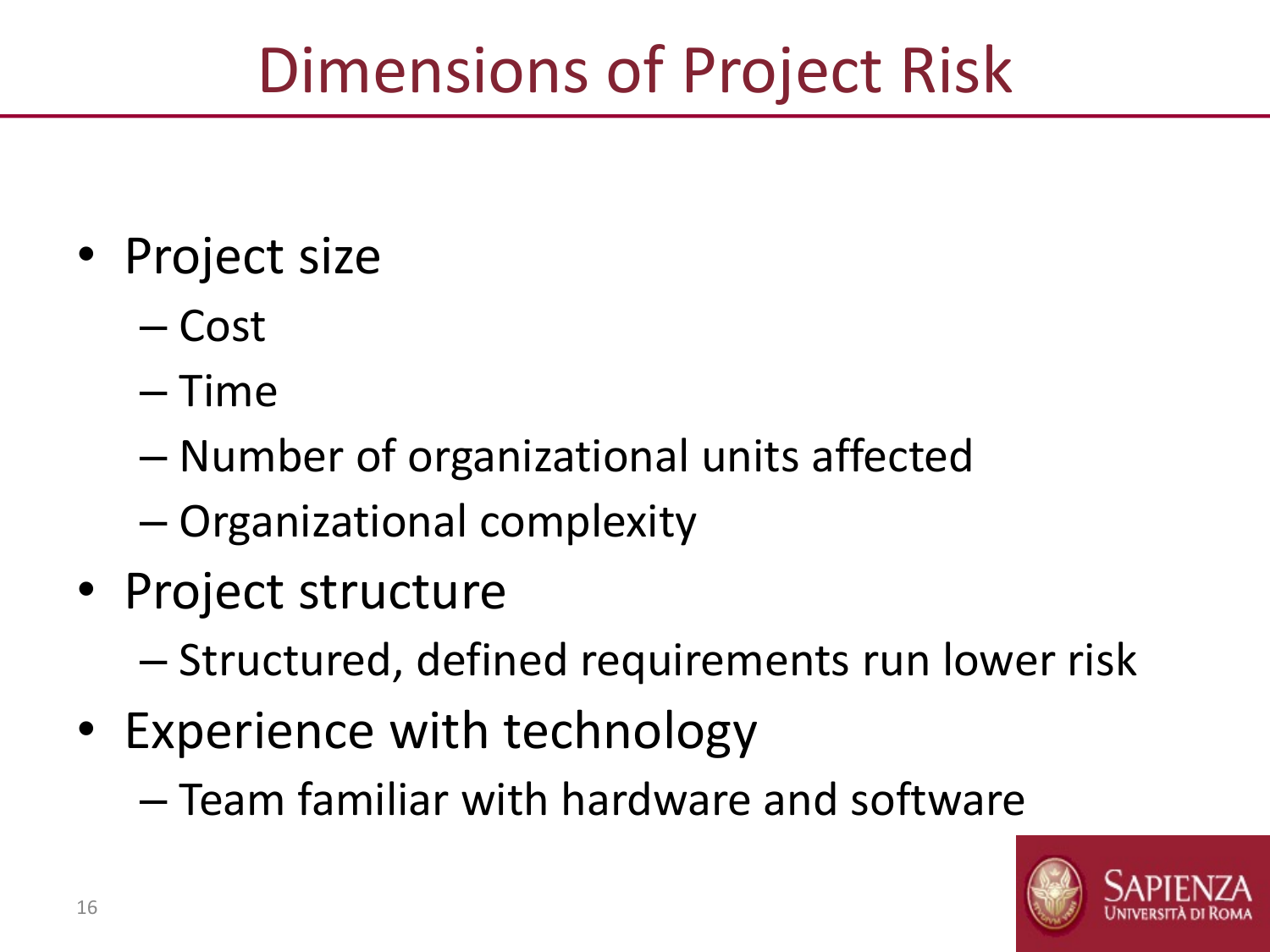# Change Management and the Concept of Implementation (1 of 2)

- Change management
	- Required for successful system building
	- New information systems have powerful behavioural and organizational impact
- Implementation
	- All organizational activities working toward adoption, management, and routinization of an innovation
- Change agent
	- One role of systems analyst
	- Redefines the configurations, interactions, job activities, and power relationships of organizational groups

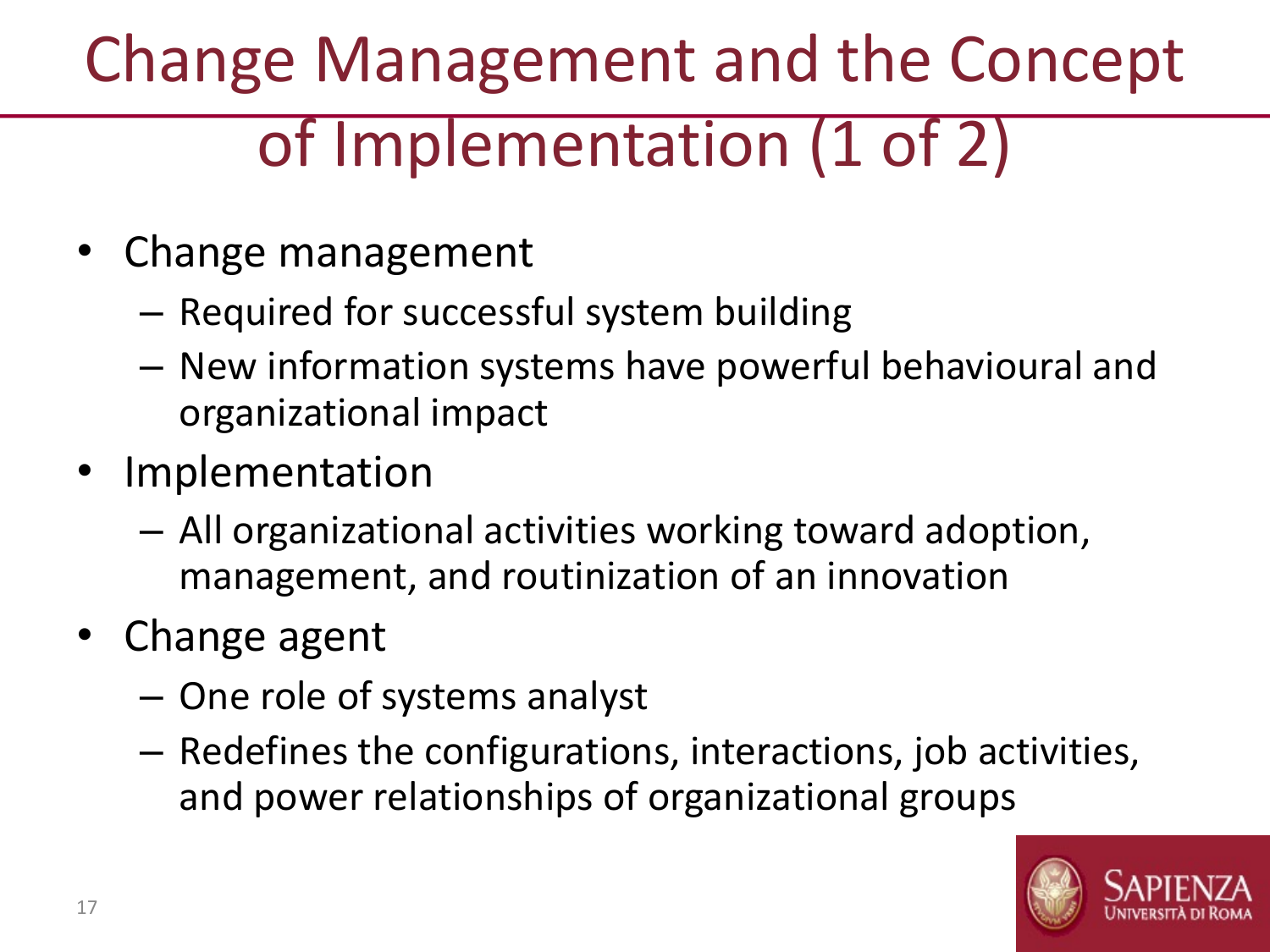# Change Management and the Concept of Implementation (2 of 2)

- Role of end users
	- With high levels of user involvement
		- System more likely to conform to requirements
		- Users more likely to accept system
- User–designer communication gap – Users and information systems specialists
- Management support and commitment
	- Effects positive perception by both users and technical staff
	- Ensures sufficient funding and resources
	- Helps enforce required organizational changes

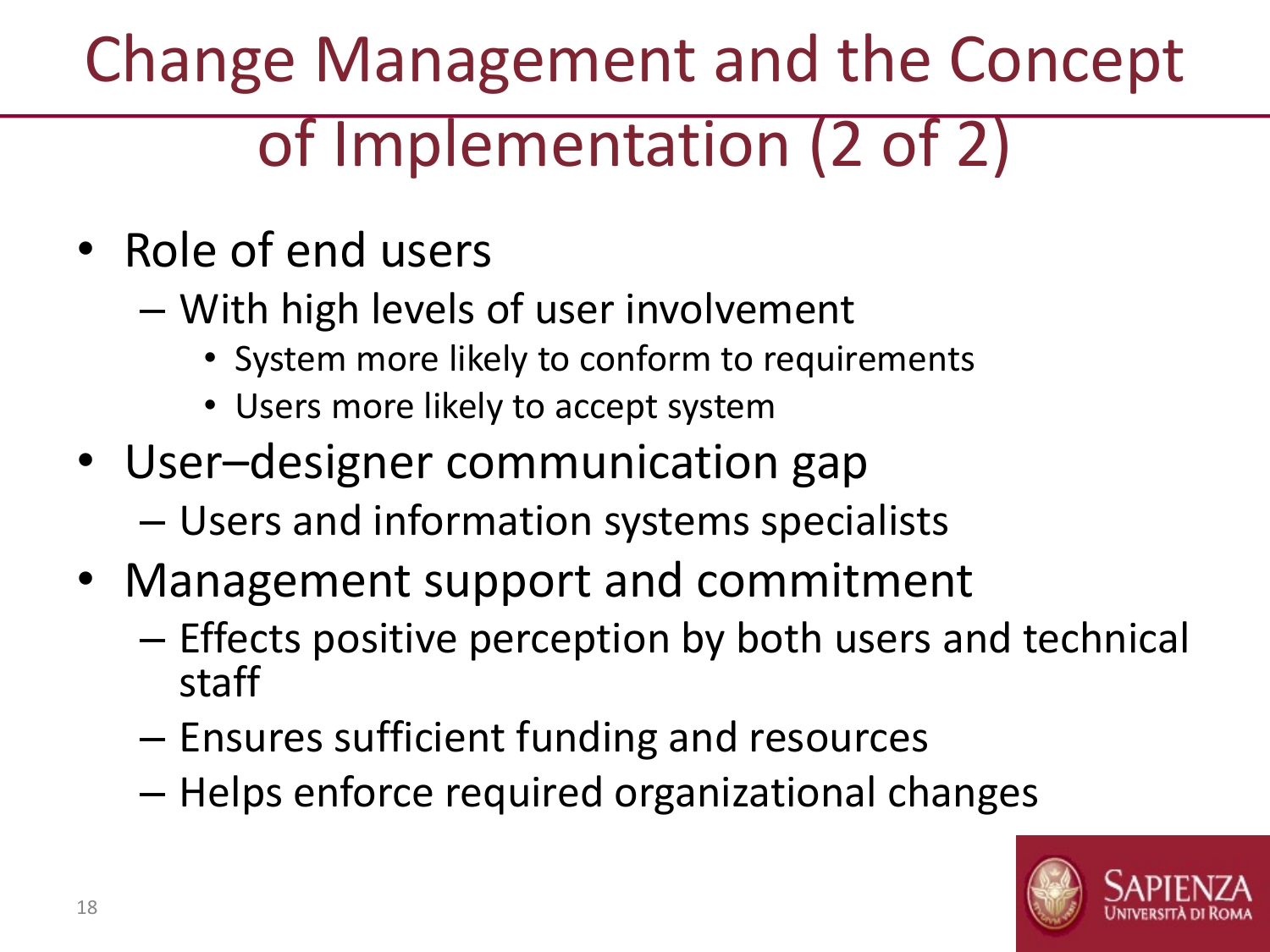- Very high failure rate among enterprise application and BPR projects (up to 70 percent for BPR)
	- Poor implementation and change management practices
		- Employee concerns about change
		- Resistance by key managers
		- Changing job functions, career paths, recruitment practices
- Mergers and acquisitions
	- Similarly high failure rate of integration projects
	- Merging of systems of two companies requires:
		- Considerable organizational change, complex systems projects

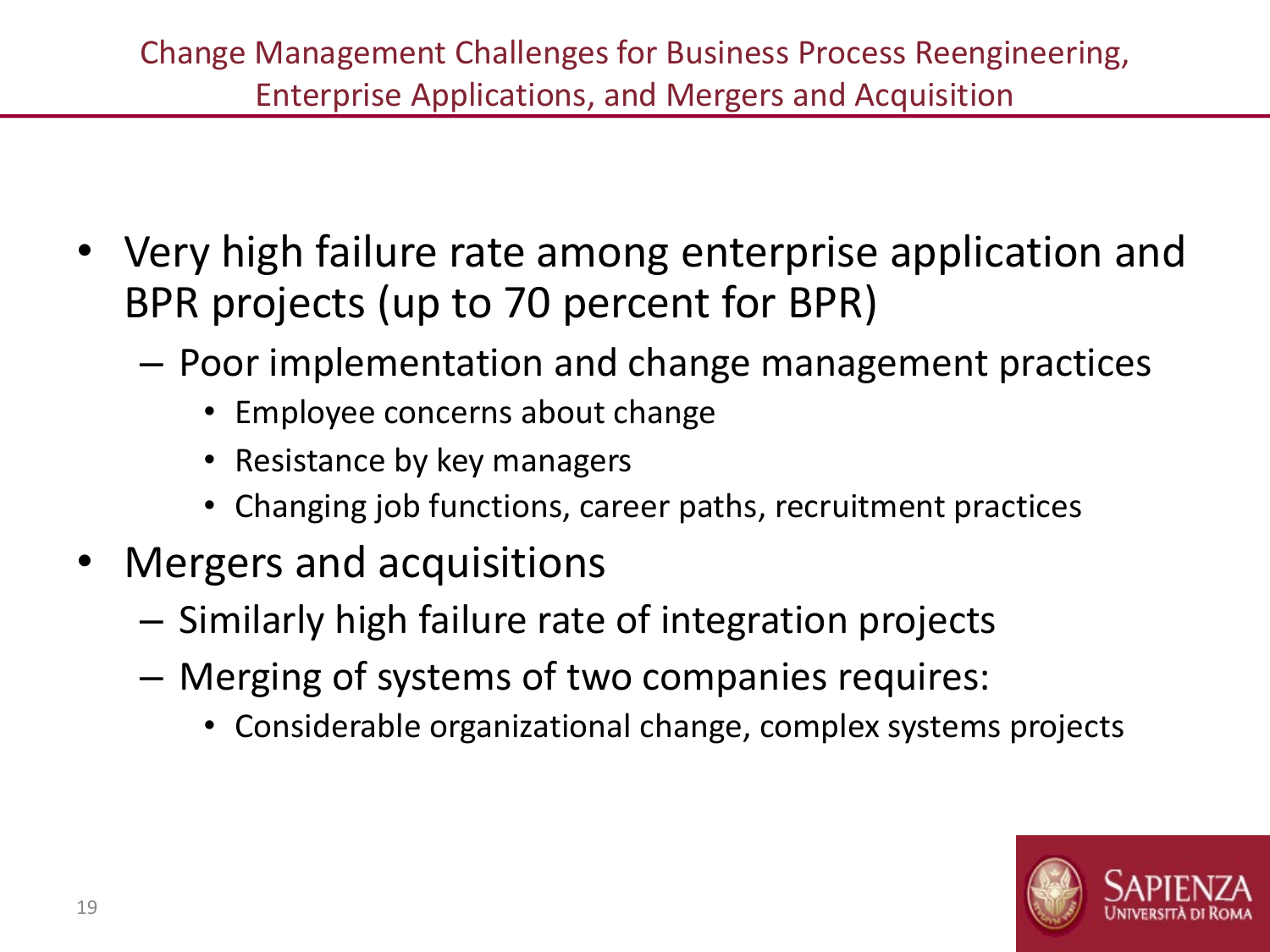# Controlling Risk Factors

- First step in managing project risk involves identifying nature and level of risk of project
- Each project can then be managed with tools and risk-management approaches geared to level of risk
- Managing technical complexity
	- Internal integration tools
		- Project leaders with technical and administrative experience
		- Highly experienced team members
		- Frequent team meetings
		- Securing of technical experience outside firm if necessary

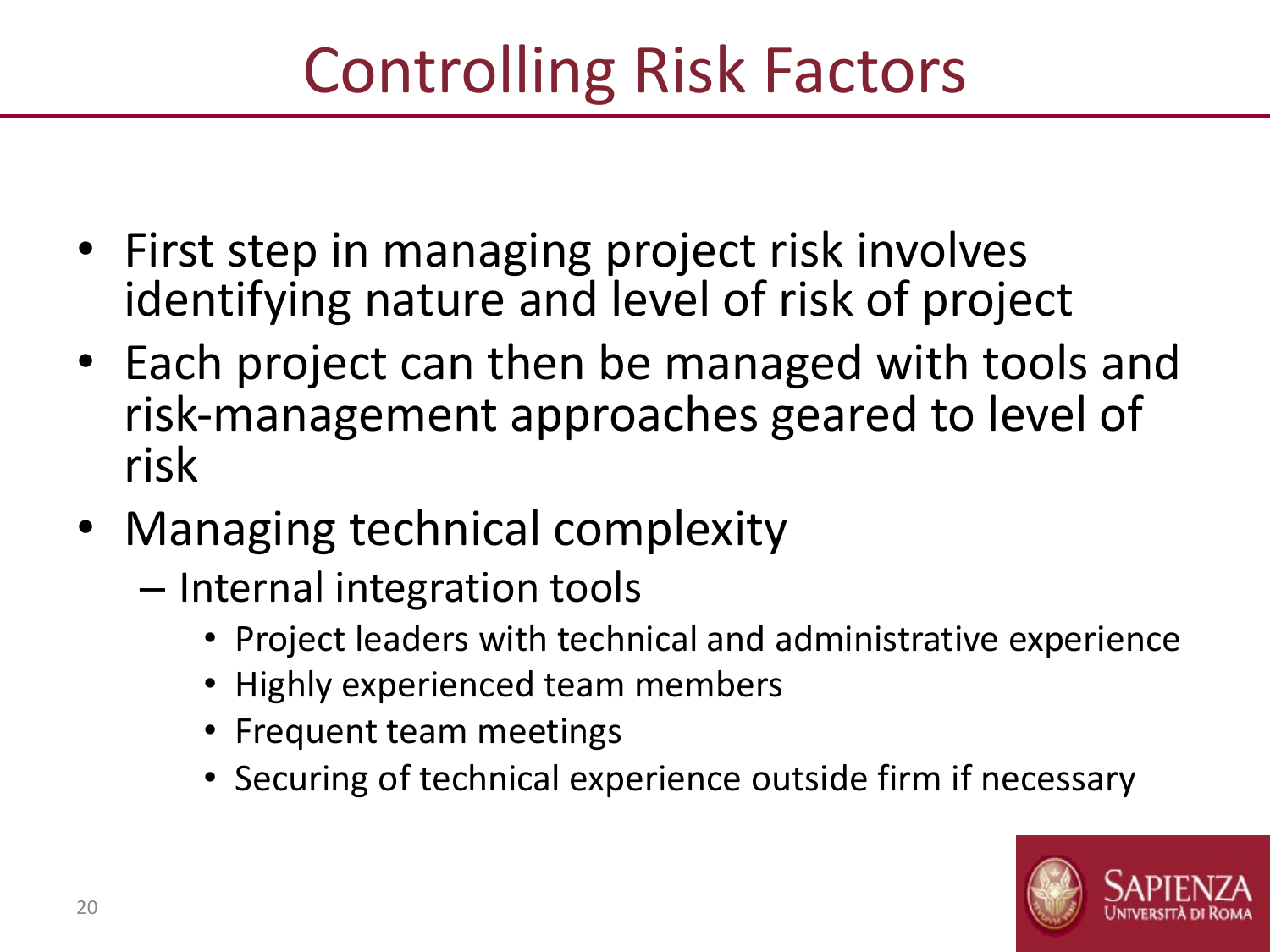# Formal Planning and Control Tools

- Used for documenting and monitoring project plans
- Help identify bottlenecks and impact of problems
- Gantt charts
	- Visual representation of timing and duration of tasks
	- Human resource requirements of tasks
- PERT charts
	- Graphically depict tasks and interrelationships
	- Indicate sequence of tasks necessary

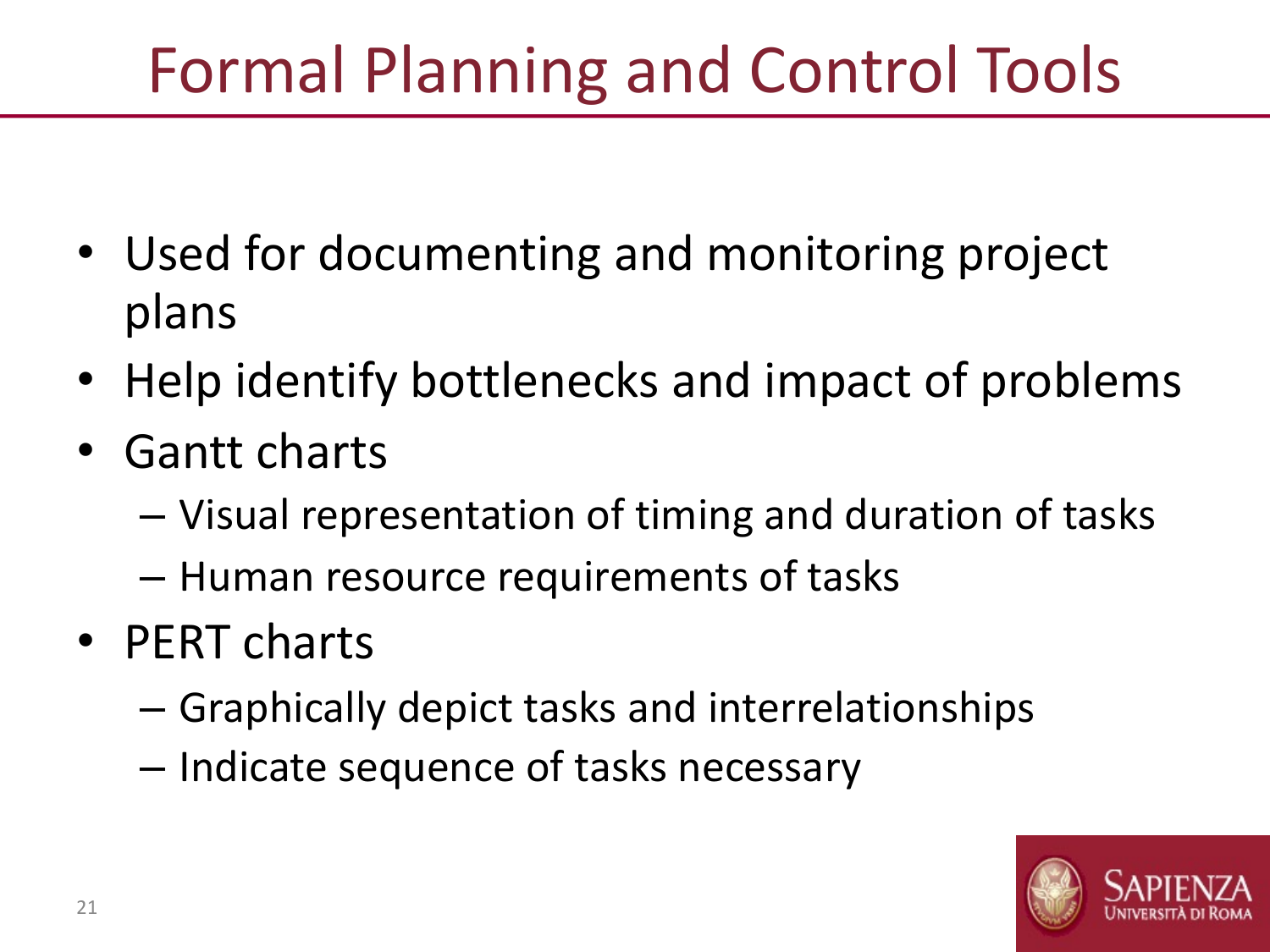### A Gantt Chart

| DATA ADMINISTRATION SECURITY              |           |                |                |                 |                 |         |                            |                         |                |                |                                                                       |                |                |                 |                |                   |                |                |
|-------------------------------------------|-----------|----------------|----------------|-----------------|-----------------|---------|----------------------------|-------------------------|----------------|----------------|-----------------------------------------------------------------------|----------------|----------------|-----------------|----------------|-------------------|----------------|----------------|
| QMF security review/setup                 | 20 EF TP  |                |                |                 |                 |         |                            |                         |                |                |                                                                       |                |                |                 |                |                   |                |                |
| Security orientation                      | $2$ EF JA |                |                |                 |                 |         |                            |                         |                |                |                                                                       |                |                |                 |                |                   |                |                |
| <b>QMF</b> security maintenance           | 35 TP GL  |                |                |                 |                 |         |                            |                         |                |                |                                                                       |                |                |                 |                |                   |                |                |
| Data entry sec. profiles                  | 4 EF TP   |                |                |                 |                 |         |                            |                         |                |                |                                                                       |                |                |                 |                |                   |                |                |
| Data entry sec. views est.                | 12 EF TP  |                |                |                 |                 |         |                            |                         |                |                |                                                                       |                |                |                 |                |                   |                |                |
| Data entry security profiles              | 65 EF TP  |                |                |                 |                 |         |                            |                         |                |                |                                                                       |                |                |                 |                |                   |                |                |
| <b>DATA DICTIONARY</b>                    |           |                |                |                 |                 |         |                            |                         |                |                |                                                                       |                |                |                 |                |                   |                |                |
| Orientation sessions                      | $1$ EF    |                |                |                 |                 |         |                            |                         |                |                |                                                                       |                |                |                 |                |                   |                |                |
| Data dictionary design                    | 32 EF WV  |                |                |                 |                 |         |                            |                         |                |                |                                                                       |                |                |                 |                |                   |                |                |
| DD prod. coordn-query                     | 20 GL     |                |                |                 |                 |         |                            |                         |                |                |                                                                       |                |                |                 |                |                   |                |                |
| DD prod. coordn-live                      | 40 EF GL  |                |                |                 |                 |         |                            |                         |                |                |                                                                       |                |                |                 |                |                   |                |                |
| Data dictionary cleanup                   | 35 EF GL  |                |                |                 |                 |         |                            |                         |                |                |                                                                       |                |                |                 |                |                   |                |                |
| Data dictionary maint.                    | 35 EF GL  |                |                |                 |                 |         |                            |                         |                |                |                                                                       |                |                |                 |                |                   |                |                |
| PROCEDURES REVISION<br><b>DESIGN PREP</b> |           |                |                |                 |                 |         |                            |                         |                |                |                                                                       |                |                |                 |                |                   |                |                |
| Work flows (old)                          | 10 PK JL  |                |                |                 |                 |         |                            |                         |                |                |                                                                       |                |                |                 |                |                   |                |                |
| Payroll data flows                        | 31 JL PK  |                |                |                 |                 |         |                            |                         |                |                |                                                                       |                |                |                 |                |                   |                |                |
| HRIS P/R model                            | 11 PK JL  |                |                |                 |                 |         |                            |                         |                |                |                                                                       |                |                |                 |                |                   |                |                |
| P/R interface orient, mtg.                | 6 PK JL   |                |                |                 |                 |         |                            |                         |                |                |                                                                       |                |                |                 |                |                   |                |                |
| P/R interface coordn. 1                   | $15$ PK   |                |                |                 |                 |         |                            |                         |                |                |                                                                       |                |                |                 |                |                   |                |                |
| P/R interface coordn. 2                   | 8 PK      |                |                |                 |                 |         |                            |                         |                |                |                                                                       |                |                |                 |                |                   |                |                |
| Benefits interfaces (old)                 | 5JL       |                |                |                 |                 |         |                            |                         |                |                |                                                                       |                |                |                 |                |                   |                |                |
| Benefits interfaces (new flow)            | $8$ JL    |                |                |                 |                 |         |                            |                         |                |                |                                                                       |                |                |                 |                |                   |                |                |
| Benefits communication strategy           | 3 PK JL   |                |                |                 |                 |         |                            |                         |                |                |                                                                       |                |                |                 |                |                   |                |                |
| New work flow model                       | 15 PK JL  |                |                |                 |                 |         |                            |                         |                |                |                                                                       |                |                |                 |                |                   |                |                |
| Posn. data entry flows                    | 14 WV JL  |                |                |                 |                 |         |                            |                         |                |                |                                                                       |                |                |                 |                |                   |                |                |
| <b>RESOURCE SUMMARY</b>                   |           |                |                |                 |                 |         |                            |                         |                |                |                                                                       |                |                |                 |                |                   |                |                |
| <b>Edith Farrell</b><br>5.0               | EF        | $\overline{2}$ | 211            | 24              | 24              | 23      | 22                         | 22                      | 27             | 34             |                                                                       | 34 29          | 26             | 28              |                | 19 14             |                |                |
| Woody Vinton<br>5.0                       | WV        | 5              | 17             | 20 <sub>1</sub> | 19              | 12      | 10 <sup>1</sup>            | 14                      | 10             | $\overline{c}$ |                                                                       |                |                |                 |                |                   | $\vert$        | 3              |
| <b>Charles Pierce</b><br>5.0              | CP        |                | 5              | 11              | 20 <sup>1</sup> | 13      | $\lvert \mathbf{9} \rvert$ | 10                      | $\overline{7}$ | 6              | 8 <sup>1</sup>                                                        | 4              | 4              | 4               | $\overline{4}$ | 4                 |                |                |
| <b>Ted Leurs</b><br>5.0                   | TL.       |                | 12             | 17              | 17              | 19      | 17                         | 14                      | 12             | 15             | 16                                                                    | $\overline{2}$ | 1              | 1               | $\mathbf{1}$   | $\mathbf{t}$      |                |                |
| Toni Cox<br>5.0                           | TC        | 1              | 11             | 10              | 11              | 11      | 12                         | 19                      | 19             | 21             | 21                                                                    | 21             | 17             | 17              | 12             | $\overline{9}$    |                |                |
| Patricia Knopp<br>5.0                     | PC        | $\overline{7}$ | 23             | 30 <sup>1</sup> | 34              | 27      | 25                         | 15                      | 24             | 25             | 16                                                                    | 11             | 13             | 17              | 10             | $\overline{3}$    | $\overline{3}$ | $\overline{c}$ |
| 5.0<br>Jane Lawton                        | JL.       | 1              | $\overline{9}$ | 16              | 21              | 19      | 21                         | 21                      | 20             | 17             | 15                                                                    | 14             | 12             | 14              | 8              | $\mathbf{5}$      |                |                |
| 5.0<br>David Holloway                     | DH        | 4              | 4              | 5               | 5               | 5       | $\overline{c}$             | $\overline{7}$          | 5              | $\Delta$       | 16                                                                    | $\overline{2}$ |                |                 |                |                   |                |                |
| Diane O'Neill<br>5.0                      | DO        | 6              | 14             | 17              | 16              | 13      | 11                         | $\overline{9}$          | $\overline{4}$ |                |                                                                       |                |                |                 |                |                   |                |                |
| 5.0<br>Joan Albert                        | <b>JA</b> | 5              | 6              |                 |                 | 7       | 6                          | $\overline{2}$          | 1              |                |                                                                       |                | 5              | $\vert 5 \vert$ | 1              |                   |                |                |
| Marie Marcus<br>5.0                       | MM        | 15             | $\overline{7}$ | $\overline{c}$  | 1               | 1       |                            |                         |                |                |                                                                       |                |                |                 |                |                   |                |                |
| 5.0<br>Don Stevens                        | <b>DS</b> | $\Delta$       | 4              | 5 <sup>1</sup>  | $\overline{4}$  | 5       | 1                          |                         |                |                |                                                                       |                |                |                 |                |                   |                |                |
| 5.0<br>Casual                             | CASL      |                | 3 <sup>1</sup> | $\overline{a}$  | 3               |         |                            | 4                       | $\overline{7}$ | 9              | $\mathbf{5}$                                                          | 3              | $\overline{2}$ |                 |                |                   |                |                |
| Kathy Mendez<br>5.0                       | KM        |                | $\mathbf{1}$   | 5               | 16              | 20      | 19                         | 22                      | 19             | 20             | 18                                                                    | 20             | 11             | $\overline{c}$  |                |                   |                |                |
| Anna Borden<br>5.0                        | AB        |                |                |                 |                 | 9       | 10 <sup>1</sup>            | 16                      | 15             | 11             | 12                                                                    | 19             | 10             | $\overline{7}$  | ۹              |                   |                |                |
| 5.0<br>Gail Loring                        | GL        |                | 3              | 6               | 5 <sup>1</sup>  | $\vert$ | 10 <sup>1</sup>            | 17                      | 18             | 17             | 10 <sup>1</sup>                                                       | 13             | 10             | 10              | 7 <sup>1</sup> | 17                |                |                |
| UNASSIGNED<br>0.0                         | x         |                |                |                 |                 |         |                            |                         |                |                | 9                                                                     |                |                |                 |                | 236 225 230 14 13 |                |                |
| 5.0<br>$Co$ -op                           | CO        |                | 6              | 4               |                 |         |                            | $\overline{\mathbf{c}}$ | 3              | 4              | $\overline{4}$                                                        | $\overline{2}$ | $\overline{4}$ | 16              |                |                   | 216 178        |                |
| 5.0<br>Casual                             | CAUL      |                |                |                 |                 |         |                            |                         | 3              | 3              | 3                                                                     |                |                |                 |                |                   |                |                |
|                                           |           |                |                |                 |                 |         |                            |                         |                |                | 49 147 176 196 194 174 193 195 190 181 140 125 358 288 284 237 196 12 |                |                |                 |                |                   |                |                |

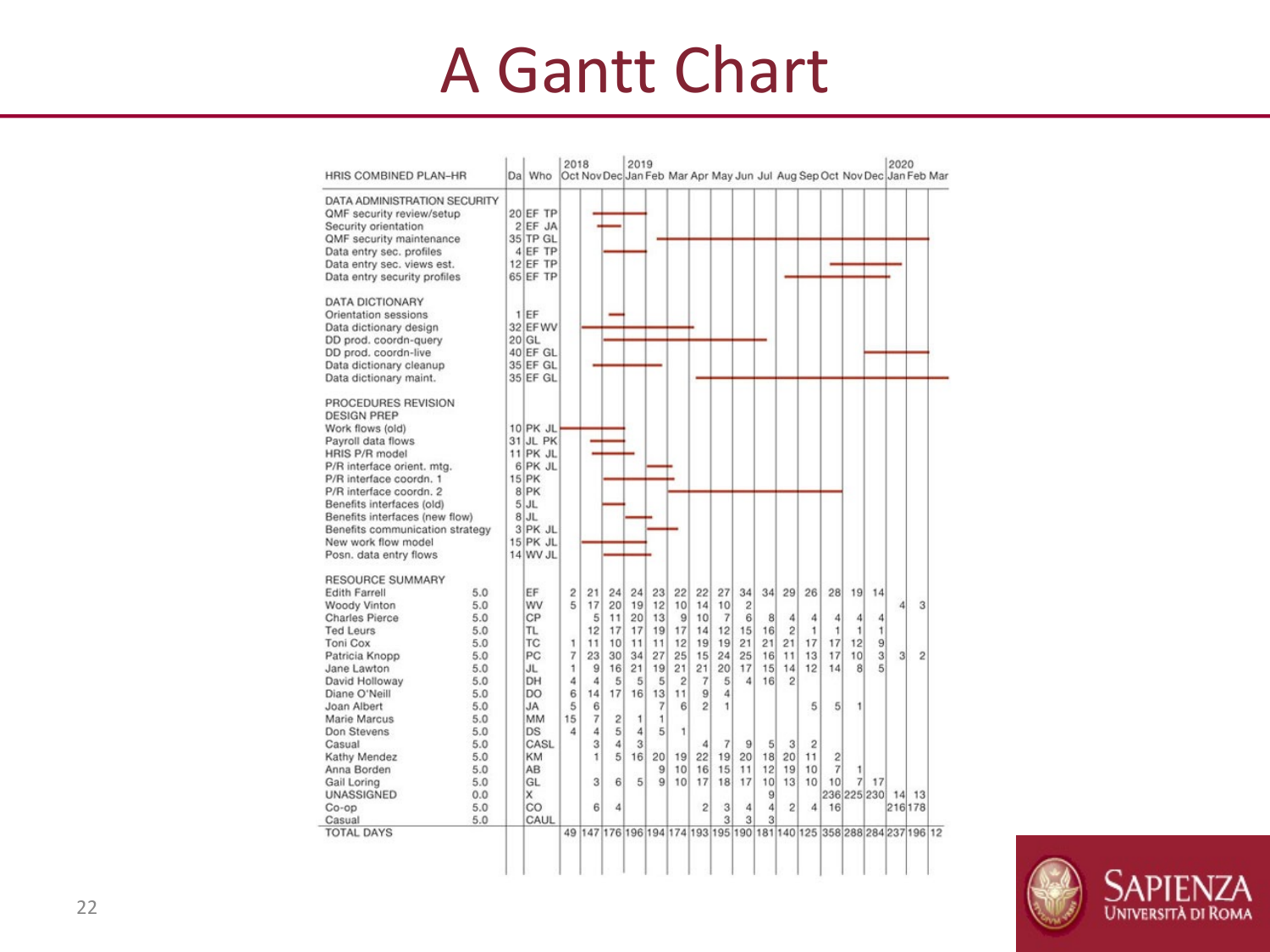### A PERT Chart



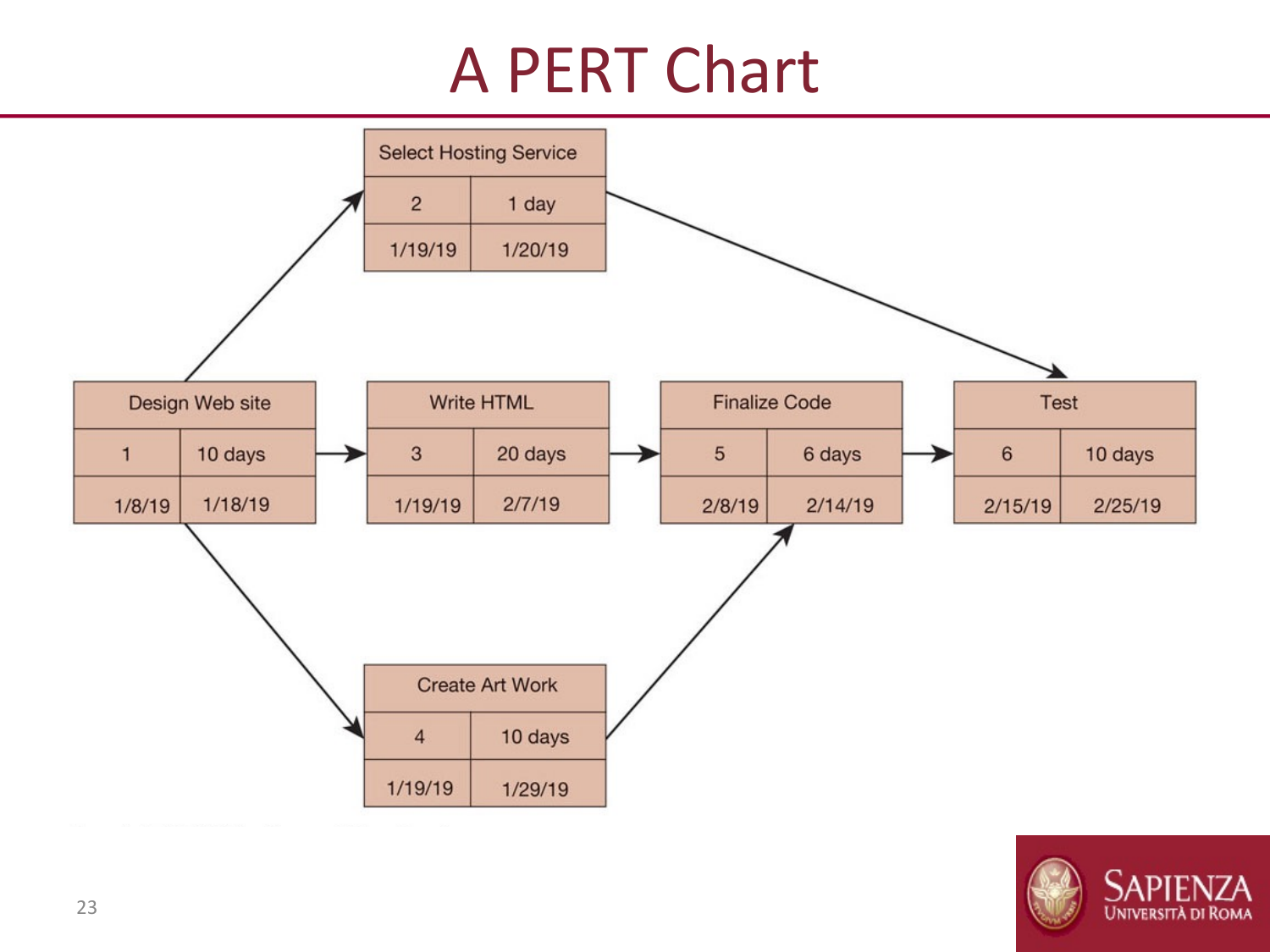# Increasing User Involvement and Overcoming User Resistance

- External integration tools
	- Link work of implementation team to users at all levels
- User resistance to organizational change
	- Counterimplementation
- Strategies to overcome user resistance
	- User participation, education and training
	- Management edicts and policies
	- Incentives for cooperation
	- Improvement of end-user interface
	- Resolution of organizational problems prior to introduction of new system

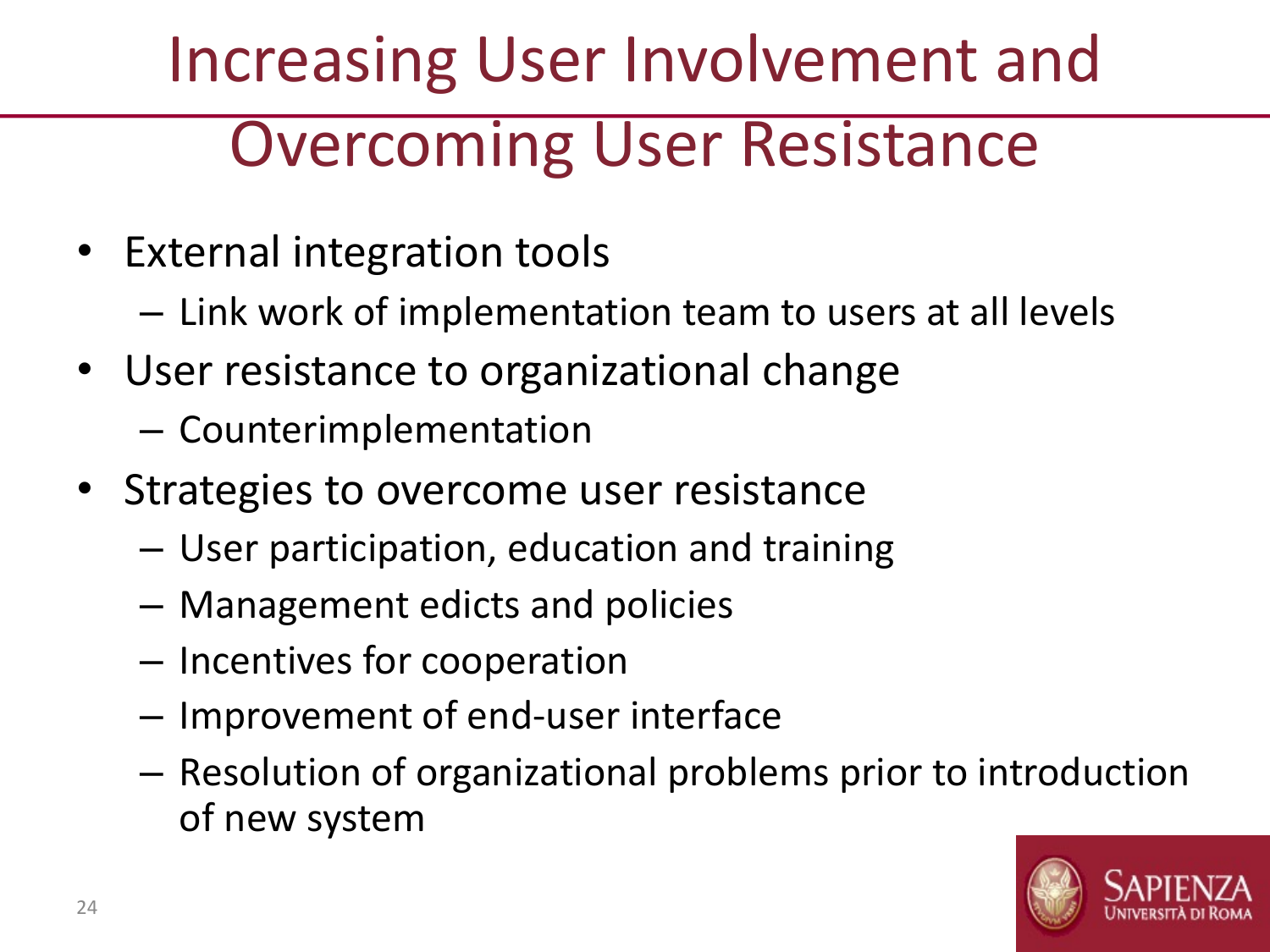# Designing for the Organization

- Need to address ways in which organization changes with new system
- Ergonomics
	- Interaction of people and machines in work environment
- Organizational impact analysis
	- How system will affect organizational structure, attitudes, decision making, operations
- Sociotechnical design
	- Addresses human and organizational issues